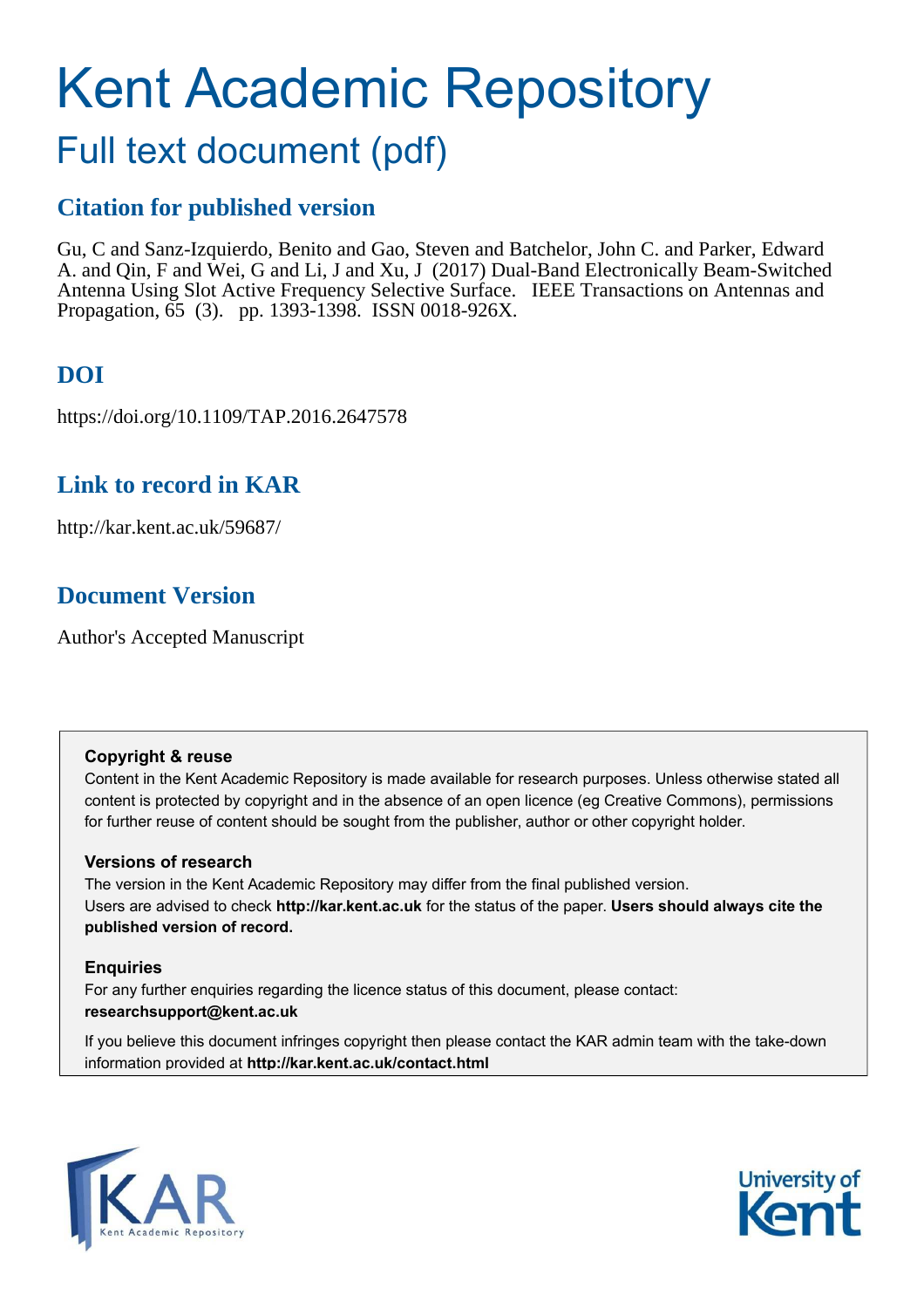#### **Dual-Band Switched-Beam Antenna Using Slot Active Frequency Selective Surface**

Chao Gu, B. Sanz-Izquierdo, Steven Gao, J. C. Batchelor, E. A. Parker, Fan Qin, Gao Wei, Jianzhou Li and Jiadong Xu

**Abstract—A dual-band electronically beam-switching antenna using a cylindrical active frequency selective surface (AFSS) is presented. The antenna structure consists of a slot AFSS and an omnidirectional dual-band feed antenna. The PIN diodes of half the AFSS are switched ON and OFF respectively to reconfigure the surface as transparent and opaque to the incident EM waves. Thus by controlling the bias voltages to different columns, the directive beams can be swept in 4 steps covering the whole azimuth plane. A design validation based on a metallic reflector antenna is performed to predict the performances of the proposed AFSS antenna. To validate the design concept, the transmission coefficients of the active FSS sheet are experimentally examined. Then an antenna prototype operating at 2.5 GHz and 5.3 GHz frequency bands is fabricated and measured. Simulation and measurement results of the fabricated antenna are presented to verify the design principle. A comparison between this work and previous (single-band) designs is given to better interpret the characteristics of the dual-band AFSS antenna.** 

**Index Terms—Dual-band antennas, frequency selective surface, reconfigurable antennas, electronically beam-steering antennas.** 

#### I. INTRODUCTION

IN the last two decades, wireless communication systems have become one of the fastest growing and most dynamic sectors in the communication industry. New versatile antennas which can satisfy the increasing demand are expected to adapt their performances to the new system requirements. Reconfigurable antennas (RAs) and smart antennas are good candidates to deliver the performance necessary to support emerging applications and future wireless systems. However, conventional smart antennas e.g. phased arrays need to integrate phase shifters, power splitters and control systems, which make them high-cost, bulky and low efficient. To overcome this problem, research effort should be spent on RAs that mitigate the aforementioned detriments to conventional smart antennas.

Beam-switching RAs can be used in mobile and indoor communication systems to improve wireless link quality and enhance spatial reuse. There are various techniques for beamswitching antennas in the literature [1]-[9]. Most of them operate at a single frequency band. In [6], [7], reactive loads e.g. PIN diodes and varactors are used to steer the antenna main beam in the horizontal plane, which eliminates the need for phase shifters. RAs presented in [10]-[12] are capable of dualband beam-switching operation. However, the steered beams cannot cover the entire horizontal plane. Recently, with the proliferation of artificial materials, a new class of beamswitching antennas incorporating reconfigurable frequency selective surfaces (FSSs) have received increasing research interest [13]-[22]. Known as filters of electromagnetic waves, FSSs can transmit or reflect the incident wave according to frequency. They are commonly accomplished by etching periodic patterns on metallized dielectric materials, which is practical for integration with antennas. By embedding active control devices into FSSs, switching and tuning of the transmission response can be achieved. The proposed antennas in [15] are composed of an omnidirectional antenna source surrounded by a reconfigurable cylindrical FSS structure which is divided into several sectors. By switching the PIN diodes in the specific sectors of the AFSS, one sector can be treated as almost transparent and the others are opaque at the desired frequencies. Mimicking a perfect electric conductor backing a dipole antenna, the AFSS is able to convert the omnidirectional beam into a directional one at the chosen angles. Therefore, the beam can be steered over the entire horizontal plane by means of electronically adjusting the states of all sectors.

In this paper, a dual-band electronically beam-switching antenna is proposed for the first time by utilizing a cylindrical AFSS. A dual-band dipole antenna is carefully designed to illuminate the AFSS. Enclosing the radiation source, the cylindrical FSS is composed of ten columns each with twelve unit cells. The design features in [23] are exploited to develop a new dual-band unit cell using square loops. The slot-form square loop elements are etched on one side of a thin substrate with the biasing circuit on the other side, which eliminates the use of metallic vias. The cylindrical AFSS can be divided into two sections where the PIN diodes have different ON/OFF states. One FSS section acts as a reflector when the PIN diodes on it are all switched ON, whereas the other section works as a transparent EM window at the resonant frequency. Consequently, similar to the working principle of corner reflector antennas, a directional beam can be generated and swept over the whole azimuth plane due to the antenna structure symmetry. In this design, each dual-band unit cell incorporates four PIN diodes with a series biasing circuit.

The rest of this paper is organized as follows. In Section II, the detailed design of the unit cell is presented together with studies of the effect of design parameters on the transmission response. In Section III, the operation principle of the presented antenna is described including the dual-band feed antenna design and beam-switching mechanism. In addition, a brief design guideline based on a metallic semi-cylindrical reflector is also introduced to predict the AFSS antenna performance. Simulation and experimental results are presented and compared in Section IV. Finally, conclusions are drawn in

Manuscript received October 9, 2001. (Write the date on which you submitted your paper for review.) This work was supported in part by the U.S. Department of Commerce under Grant BS123456 (sponsor and financial support acknowledgment goes here).

C. Gu, B. Sanz-Izquierdo, S. Gao, J. C. Batchelor, E. A. Parker are with School of Engineering and Digital Arts, University of Kent, Canterbury, CT2 7NT, UK (e-mail[: cg342@kent.ac.uk\)](mailto:cg342@kent.ac.uk).

T. C. Author is with the Electrical Engineering Department, University of Colorado, Boulder, CO 80309 USA, on leave from the National Research Institute for Metals, Tsukuba, Japan (e-mail: author@nrim.go.jp).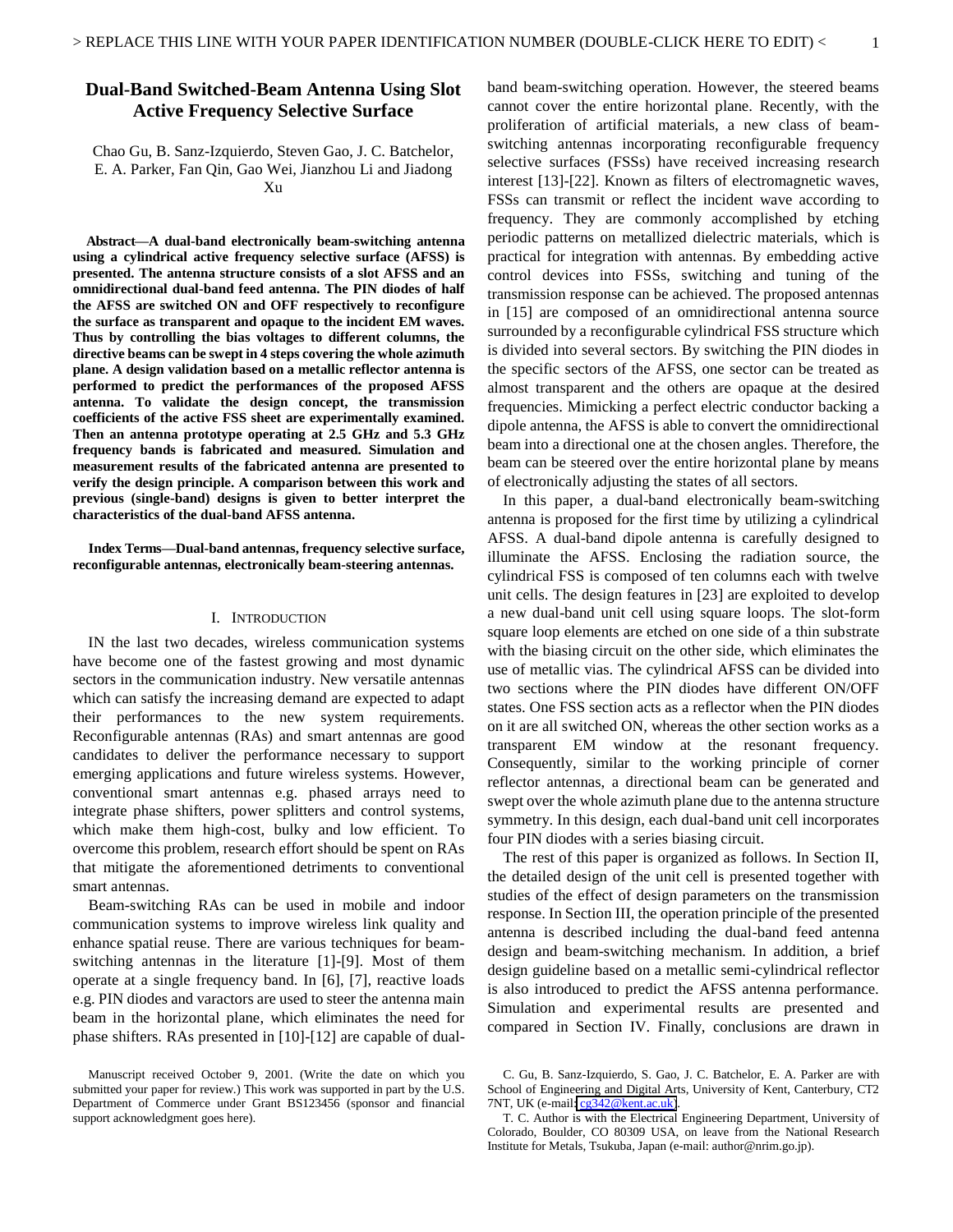Section V.

#### II. ACTIVE FSS UNIT CELL DESIGN

The key to realizing a FSS based beam-switching antenna is to switch the FSS between transmitting and reflecting modes using PIN diodes. To that end, a reconfigurable dual-band FSS unit cell should be designed. As a good candidate, active slotelement FSSs have been reported in [24], where a switchable double-sided structure is employed. The passive slot FSS elements are etched on one side of the thin substrate with the biasing circuit connecting PIN diodes in series on the other side. Also, the switching properties of AFSS based on two concentric split ring resonators were proposed in [25]. Here we propose a new dual-band AFSS structure, where a dual band-pass response can be obtained by tuning the two concentric square slot rings shown in Fig. 1. The proposed square unit cell and its transmission coefficients were simulated based on Floquet theorem. In this configuration, the EM plane waves are impinging upon the FSS with the E field parallel to the y direction. The lower resonant frequency is caused by the outer loop and the higher resonant frequency is dictated by the inner loop. By incorporating PIN diodes into the unit cell, the two concentric loops are split, which shifts the two resonant frequencies. Indeed, switching the PIN diodes on or off changes the effective inductance and capacitance of the loop slots. The FSS elements were etched on 0.05 mm thick flexible substrate with  $\varepsilon_r = 2.8$ . This thin substrate is used to form the planar FSS into a cylindrical one. As can be seen from Fig. 1(b), the four PIN diodes are placed at different positions for each slot. When these diodes are deactivated or activated, in the ideal case, the sheet can be reconfigured as transparent or opaque at the resonant frequencies. The BAR 64-02V silicon PIN diode was selected and modeled as a typical forward resistance  $\text{Rs} = 2.1 \Omega$  $(0.85 \Omega \leq \text{Rs } \leq 2.8 \Omega)$  for the ON-state and a parallel connection of a capacitance  $C_s = 0.17$  pF in the OFF state. To obtain the required dual-band pass responses, the related design parameters of the element geometry should be optimize and the final dimensions of the resulting AFSS unit cell are given in Table I. Note that the periodicity p of the square unit cell applies for both x and y directions.

The infinite passive and active FSS were simulated and the computed magnitude of transmission coefficients are shown in Fig. 2. Three kinds of configurations were examined with the same geometry dimensions. It can be seen clearly that by loading the four OFF-state PIN diodes, the pass-band of the passive FSS is down-shifted significantly due to the added capacitance between the gaps of the two slots. To study the effect of the bias circuit (BC), the feed lines were removed whereas diodes were kept between the gaps of passive element. It is observed that the BC has only a minor effect on the transmission responses. At normal incidence, the presented AFSS resonates at 2.5 GHz and 5.5 GHz when all diodes are OFF, whereas a transmission level below −15 dB between 2 to 6 GHz is achieved with the diodes in the on-state. The reflection coefficient levels found in the on / off state for the two bands were less than 0.3 dB and −15 dB, respectively.

Although a, b, and l are the three main parameters to tune the unit cell, the electrical characteristics of the PIN diodes cannot be neglected. It is noted that Rs almost has no impact on the magnitude of the transmission coefficient whereas a small change of diode capacitance leads to significant shift of the passband location. The frequency response at 2.5 GHz is relatively stable when changing the bias line width. The very thin substrate (0.05mm) were found to have almost no effect on the AFSS transmission responses.



Fig. 1. AFSS unit cell configurations: (a) front view with two concentric slots, (b) back view with bias circuit, (c) side view of the biasing scheme.



Fig. 2. Simulated magnitude of the AFSS transmission coefficients.

#### III. ANTENNA DESIGN PRINCIPLE

#### A. Antenna Structure and Operation Principle

Fig. 3 shows the schematic of the proposed antenna. As can be seen form the figure, the antenna is composed of a reconfigurable cylindrical FSS enclosing a dual-band dipole. The FSS structure consists of unit cells described in Section II. Ten columns of AFSS are employed and placed cylindrically with an angular periodicity of  $\theta_{\text{fss}} = 36^{\circ}$  and a radius of  $R_{\text{fss}} = 27$ mm. Each column has twelve unit cells and the total length of the antenna  $L_{fss}$  is 204 mm. For clarity, some columns are made transparent. Substrate and bias lines are not shown in Fig. 3.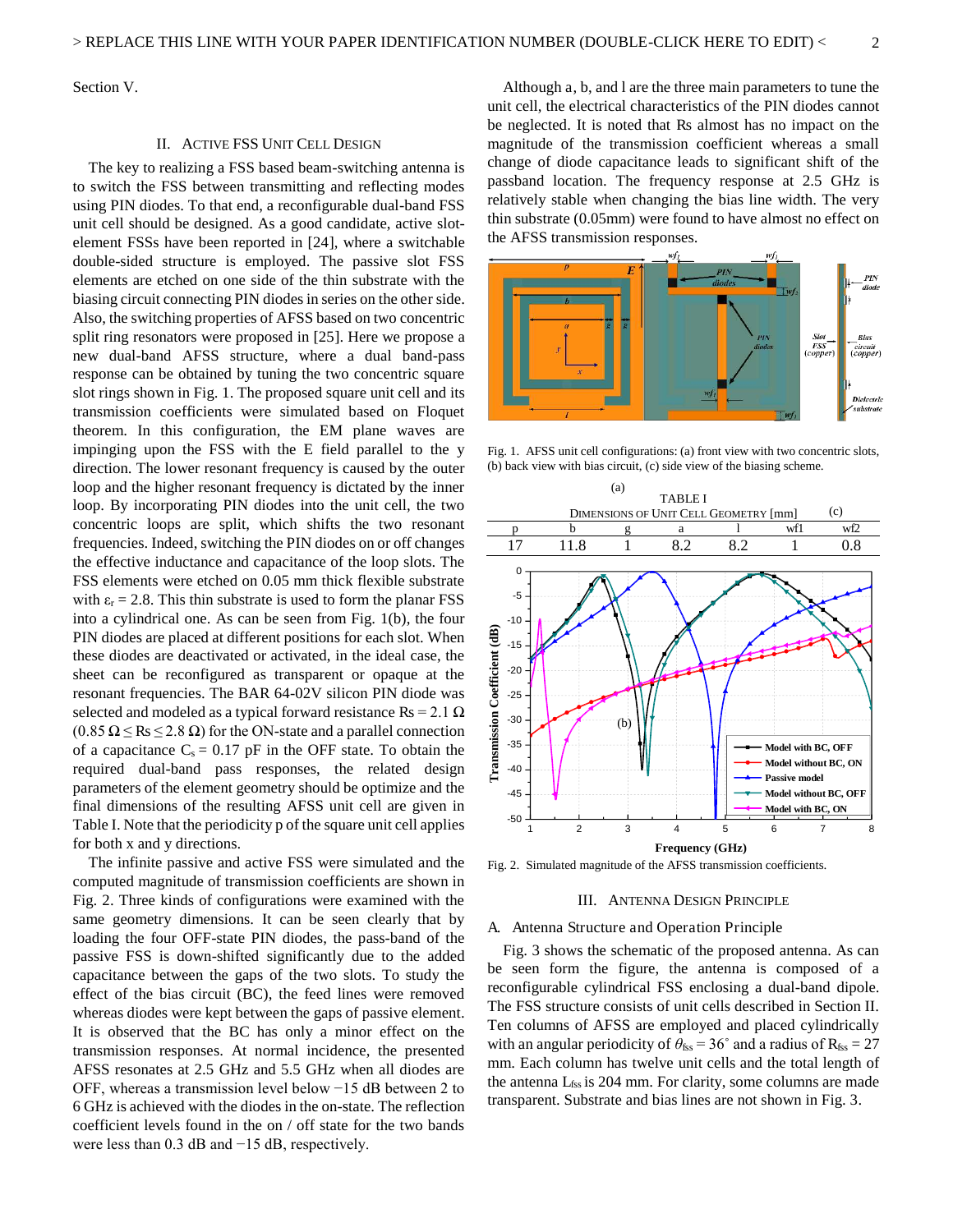

The dual-band dipole feed antenna is placed along the axis at the center of the cylindrical FSS. To transform the omnidirectional pattern into a directional one, 10 columns (parallel to the cylinder axis) are divided into 2 sectors. In this work, 4 beams are generated to cover the horizontal (x-y) plane in 90<sup>°</sup> steps. In each step, the diodes of one sector are OFF while those in the other are ON. According to the simulated results in Section II, the semi-cylinder sector with ON-state diodes reflects the incident EM wave while the sector with OFF-state diodes is transparent. By switching the diodes of each sector, the antenna radiation pattern can be swept in four steps with the same bias configurations due to the structure symmetry.

| <b>TABLE II</b>                            |      |     |  |  |  |
|--------------------------------------------|------|-----|--|--|--|
| <b>DIMENSIONS OF ANTENNA GEOMETRY [mm]</b> |      |     |  |  |  |
| <b>Rfss</b>                                | Lfss | R 1 |  |  |  |
|                                            | 204  |     |  |  |  |
|                                            |      |     |  |  |  |
|                                            | 26.5 |     |  |  |  |

#### B. AFSS Antenna Design

The radiation characteristics of the metallic reflector antenna are carefully examined to predict the proposed AFSS antenna. When fabricating, the planar AFSS is conformed to a cylinder whose radius is equal to that of the simulated metallic reflector. Based on the designed unit cell periodicity P, we can calculate the number of the unit cells along the circle circumference using  $N = 2 \times \pi \times R / P$ . Also, the unit-cell number along the reflector length can be calculated by  $M = L / P$ . So here it is expected that with  $N = 10$  and  $M = 12$  the presented AFSS antenna can have comparable performances as the validated dual-band semi-cylindrical reflector antenna. For all the four antenna beam-switching cases, 5 of 10 columns of PIN diodes need to be forward biased. According to the measurement setup, switching on each of the five parallel columns requires 35 V DC power supply. Then the DC current flowing in each column is 20 mA. Thus, the total power consumption for each case is

calculated by  $P = 35 \times (0.02 \times 5) = 3.5$  w. The AFSS antenna structure was constructed and simulated in commercial fullwave EM software CST. To avoid generating large numbers of mesh-cells, the bias lines were removed when simulating.



Fig. 4. Simulated E-field distribution at (a): 2.5GHz and (b): 5.3 GHz.

Fig. 4 shows the simulated E-field distribution of the AFSS antenna at 2.5 GHz and 5.3GHz. It can be seen that the E-field of the feed antenna is reflected into one direction at both the two frequencies, which agrees well with the design principle. Fig. 5 presents the simulated radiation patterns at 2.5 GHz and 5.3GHz. Compared with results for a metallic reflector antenna, it is noted that the side-lobe and back-lobe levels of the AFSS antenna are deteriorated because the reconfigurable FSS is not ideally reflective or transparent.



Fig. 5. Simulated radiation patterns at 2.5 GHz and 5.3 GHz: (a) H-plane, (b) E-plane.

#### IV. EXPERIMENTAL RESULTS AND DISCUSSION

To validate the presented operation principle, an antenna prototype was fabricated and measured. First, the performance of the planar AFSS in Section II was tested by measuring the transmission coefficients. The planar FSS consisted of  $10 \times 12$ unit cells of the dimensions in Fig.1 and Table I. A schematic of the full biasing circuit is shown in Fig.6 (a) and a detailed photograph in Fig.6 (b). Ten parallel bias lines were etched, and RF chokes (PANASONIC ELJQE3N9ZFA) were added at one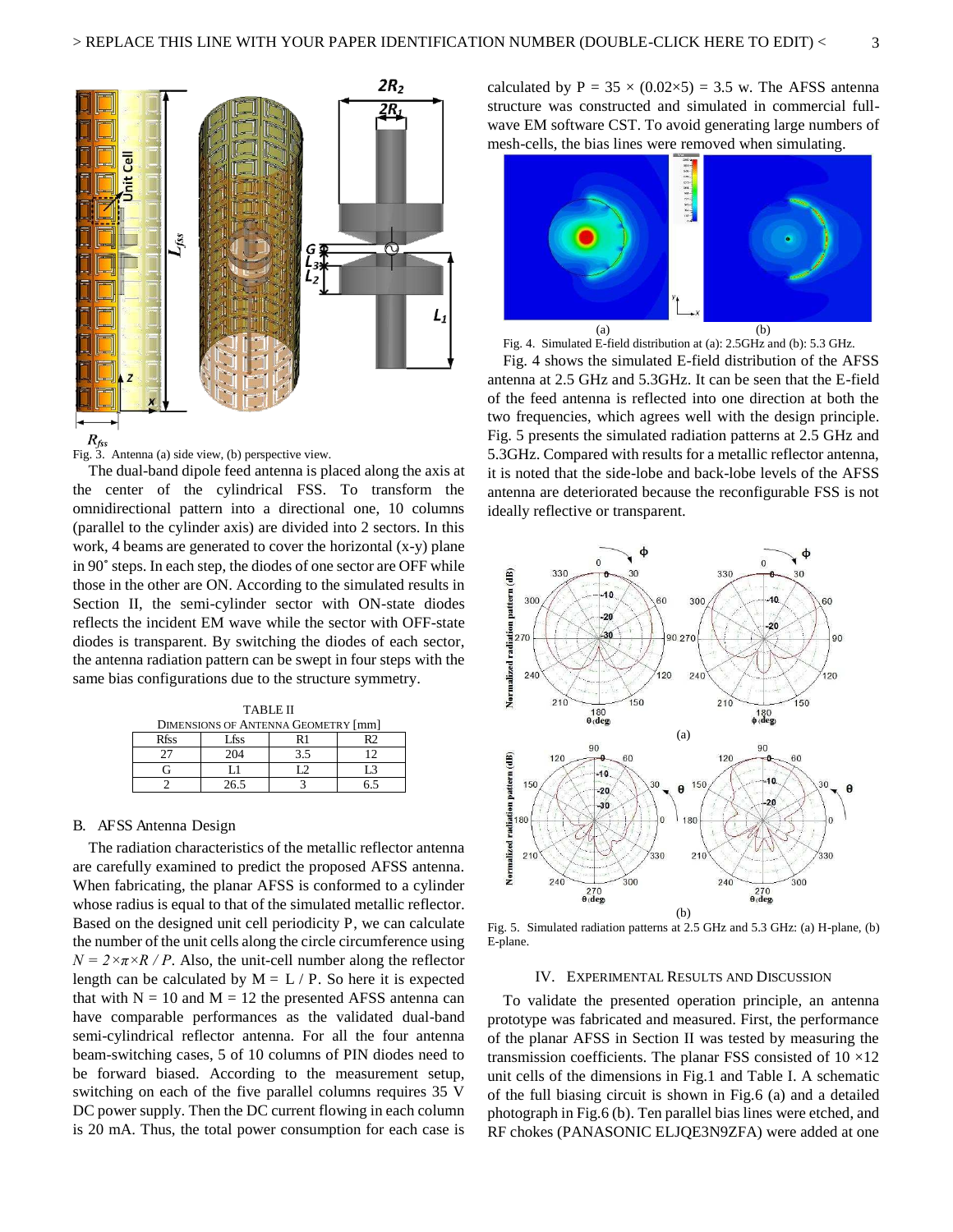of their ends. At the other end, the lines connected together to a common line that was connected to the ground which consists of the slot FSS copper layer. 1  $K\Omega$  resistor was added between in order to limit the current to the diodes.

Two broadband antennas connected to a network analyzer were used in a test chamber. Fig. 7 compares the measured and simulated transmission coefficients of the AFSS when all the diodes are switched on / off. When the diodes were in the offstate, a parallel resistance  $(R_P)$  was added into the simulation to obtain more accurate results. It can be noted that the frequency responses of the two states agree well with results in Section II except that the discrepancy is approximately 1 dB for the higher band. This is assessed to be caused by errors in the measurement set up, as well as the diode package and substrate losses. The measurement errors also relate to the small array size and small isolation screen aperture used for the tests as well as the nonplane wave characteristics of the transmitted signal.

The fabricated cylindrical prototype is shown in Fig. 8. When measuring the  $S_{11}$  magnitude, half of the AFSS columns were activated. Theoretically, due to the antenna geometrical symmetry, the measured  $|S_{11}|$  is expected to be the same by randomly switching on five neighboring columns. Thus the antenna performances were evaluated with a randomly selected beam direction.



Fig. 6. Schematic of the AFSS biasing network.



Fig. 7. Measured transmission coefficients when diodes are OFF/ON.



Fig. 8. Photograph of the fabricated antenna



Fig. 9. Measured reflection coefficients of the fabricated antennas

For the measurements, five adjacent columns of diodes were OFF and the others were ON. The OFF state requires a DC voltage of 0 V and 35 V DC power supply was applied to the five parallel bias lines to switch on the didoes. For comparison, the measured  $|S_{11}|$  of the metallic reflector antenna is also presented. Fig. 9 compares the simulated and measured  $|S_{11}|$ results of the AFSS antenna and the reference antenna. The impedance matching of the proposed AFSS antenna is different from the reference antenna at the higher band and both the higher resonant frequencies shift downwards compared to the simulation results in Section III.

The measured radiation patterns of the presented antenna are shown in Figs. 10 & 11. The 3 dB H-plane beamwidths of the two operation bands are 90° and 100°, respectively. The highest back-lobe level at lower frequencies is less than −18 dB while it is −12 dB at the higher frequencies. The normalized E-plane patterns show less than −12 dB side-lobe level at higher band whereas a side-lobe of -12 dB is the best at 2.5 GHz among the three measured results. Moreover, the cross-polarization levels across the 3 dB beamwidths of the two planes are below -12 dB. It can be noticed that the main beams of the higher band have 20<sup>°</sup> beam tilt from the horizontal plane, which is caused by placing the coaxial feed cable asymmetrically in the cylindrical AFSS. The length of the cable is more than one wavelength at 5GHz, which deteriorates the antenna beam at the higher operation band. This distortion could be reduced using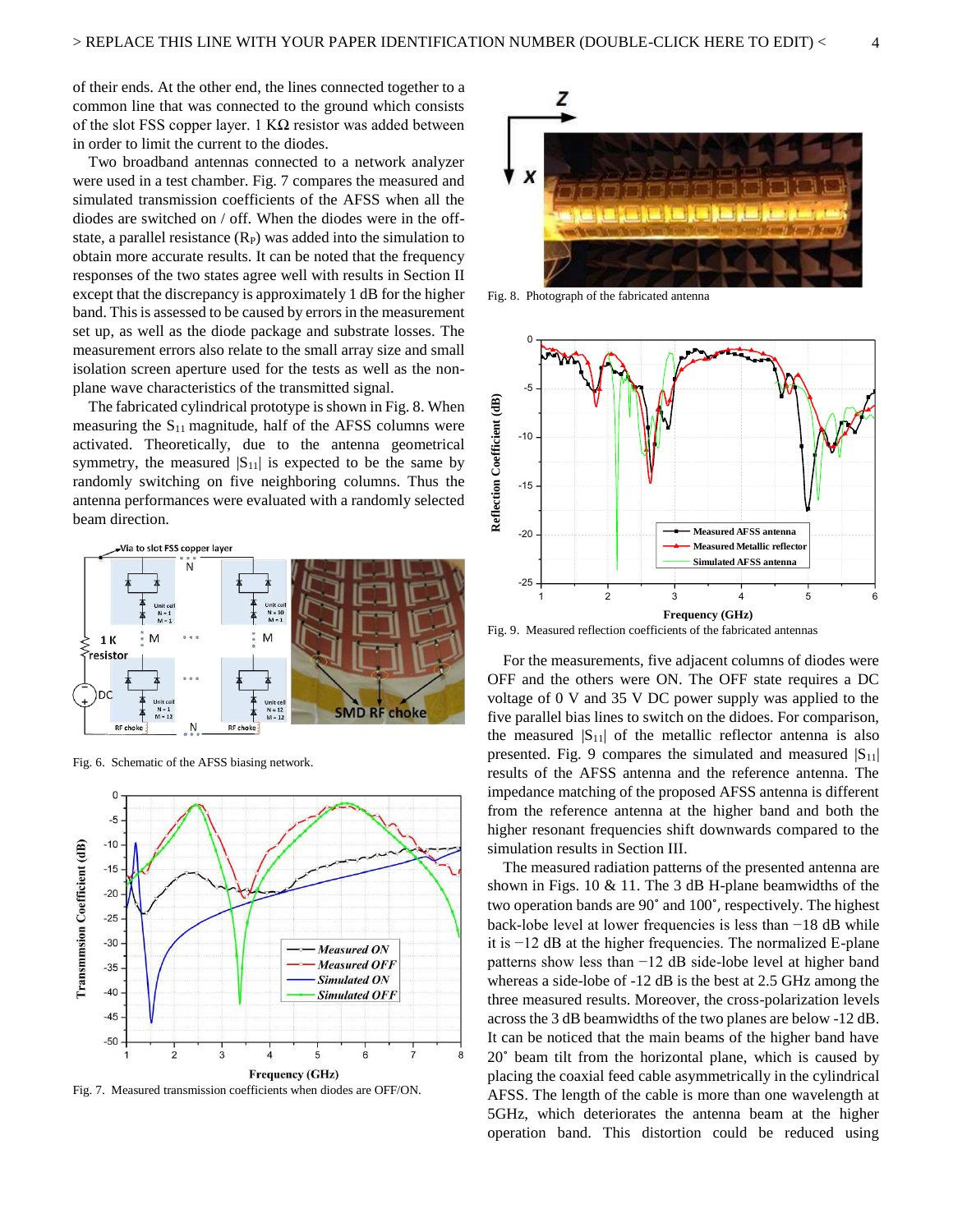absorbing material. However, this may lead to a reduction in antenna radiation efficiency. Another possibility is the use of a differentially fed dual-band dipole as the feeder or a dual-band sleeve balun.



Fig. 10. Measured H-plane radiation patterns.



Fig. 11. Measured E-plane radiation patterns.

Fig. 12 shows the measured gains of the AFSS antenna when the four beams are generated in the horizontal plane. The gain was measured at the cut plane of the maximum radiation. As can be observed, the proposed antenna offers gains of 6.5 dBi and 5 dBi at the two desired frequencies. Moreover, it is concluded that the radiation patterns can be switched in 4 steps to cover the whole azimuth plane at both frequencies. Compared with the simulated results, the realized gains are reduced mainly due to the considerable transmission loss (e.g. 2.5 dB at 5.3 GHz) since the EM wave energy is notably degraded when the AFSS is switched on as an EM transmitting window. Fig. 13 shows the antenna efficiency at the two frequency bands. It appears that there are degradations for both the two bands especially the higher one. The reason for that is the low realized gain compared with the simulated one. More specifically, the loss of the PIN diodes at 5 GHz is increased significantly. Also, the loss of the thin substrate attributes to the problem as we didn't include it in the simulation. This issue could be mitigated by low-loss RF switches, e.g. MEMS. However employing MEMS switches will lead to a high control voltage typically larger than 70 V given that the series bias circuit in the AFSS design. On the other hand, most off-theshelf low-loss PIN diodes (e.g. MACOM MA4SPS42X) operating larger than 5 GHz have smaller package size. They require a special bonding technique to be attached to the corresponding position, which is a prominent disadvantage for our design where a large number of diodes are used.



Fig. 12. Measured gains of the switching beams at (a) 2.5 GHz; (b) 5.3 GHz.



Fig. 13. Simulated and measured efficiency at two frequency bands.

The resulting antenna has dimensions of approximately 54 mm  $\times$  54 mm  $\times$  204 mm. In addition, it is light in weight. A comparison between the dual-band AFSS antenna in our work and the cited single-band antennas is given in Table III. It is clear that the size of the presented antenna is smaller than any of the antennas in the literature.

| TABLE III<br><b>COMPARISON BETWEEN THIS WORK AND REPORTED WORK</b> |                |         |                       |  |  |
|--------------------------------------------------------------------|----------------|---------|-----------------------|--|--|
| Ref. NO.                                                           | Operation mode | Gain    | Dimensions (mm)       |  |  |
| [17]                                                               | Single band    | 8.2 dBi | $92\times92\times220$ |  |  |